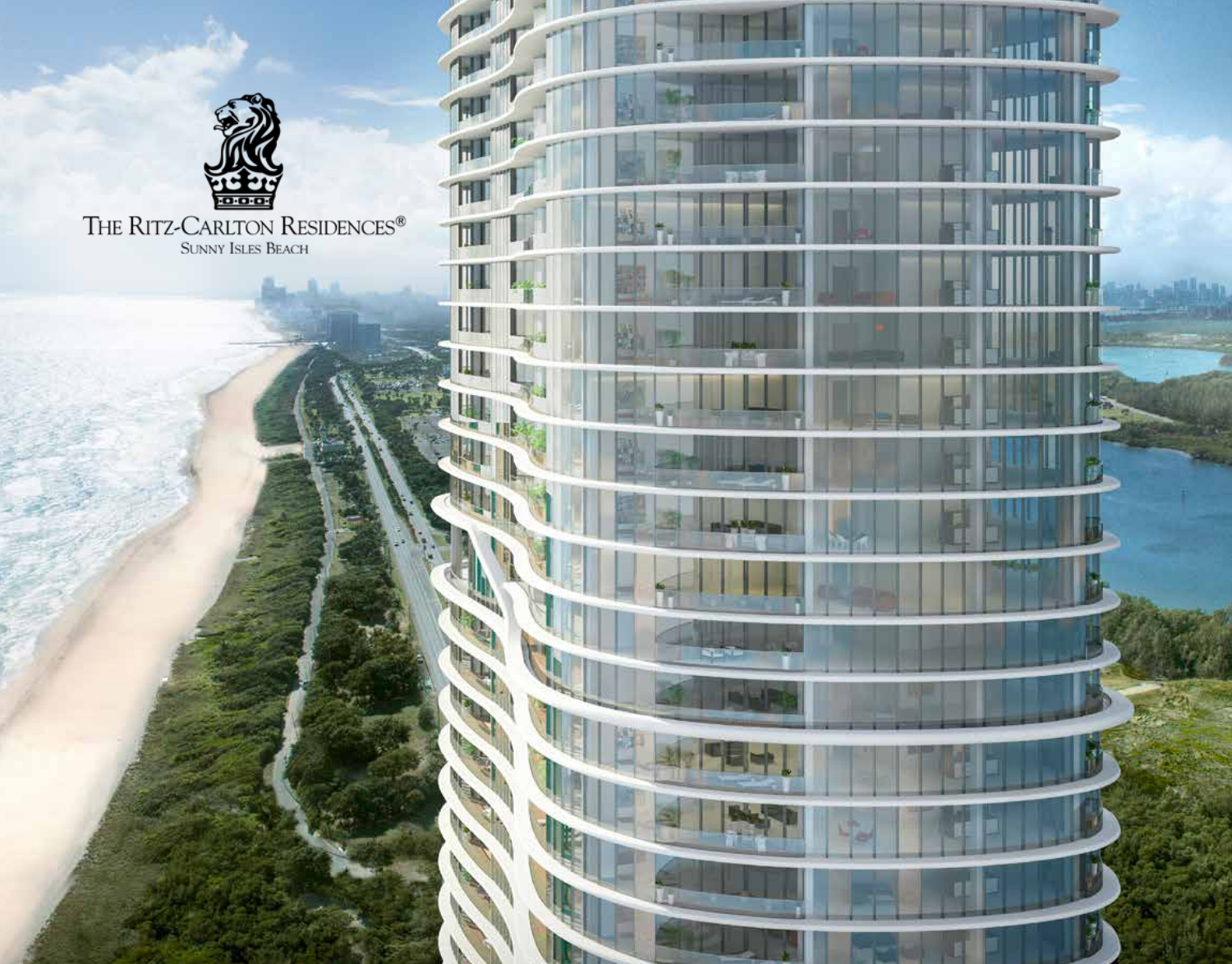

Renowned leaders in South Florida luxury real estate development, Chateau Group and Fortune International Group, have joined forces to bring The Ritz-Carlton Residences to Sunny Isles Beach.

Spanning 2.2 acres, the 52 story tower is located directly on 250 feet of pristine beachfront. Upon completion in 2018, The Ritz-Carlton Hotel Co. will manage the property, providing residents with the legendary service, quality and personal touch synonymous with The Ritz-Carlton® brand.

Located in the heart of magnificent Sunny Isles Beach, The Residences stand between prestigious Bal Harbor Shops and the fabulous Aventura Mall, as well as near to both Miami and Fort Lauderdale International Airports. The unprecedented luxury and superb design and architecture are complemented by a location that puts you close to all of the excitement, culture and beauty of South Florida.

## PROPERTY SUMMARY BUILDING DESCRIPTION

- LOCATION 15701 Collins Avenue, Sunny Isles Beach, FL 33160
	- Luxury Oceanfront Condominiums TYPE
- Chateau Group DEVELOPERS

Fortune International Group

- ARCHITECT Arquitectonica
- INTERIORS Michele Bönan
- 212 TOTAL UNITS
- 5 Residences + Penthouses FLOOR PLANS
	- SIZE RANGE Residences 1,605 sq. ft. to 3,640 sq. ft. (149 m<sup>2</sup> -338 m<sup>2</sup>)

Penthouses up to  $6,320$  sq. ft.  $(587 \text{ m}^2)$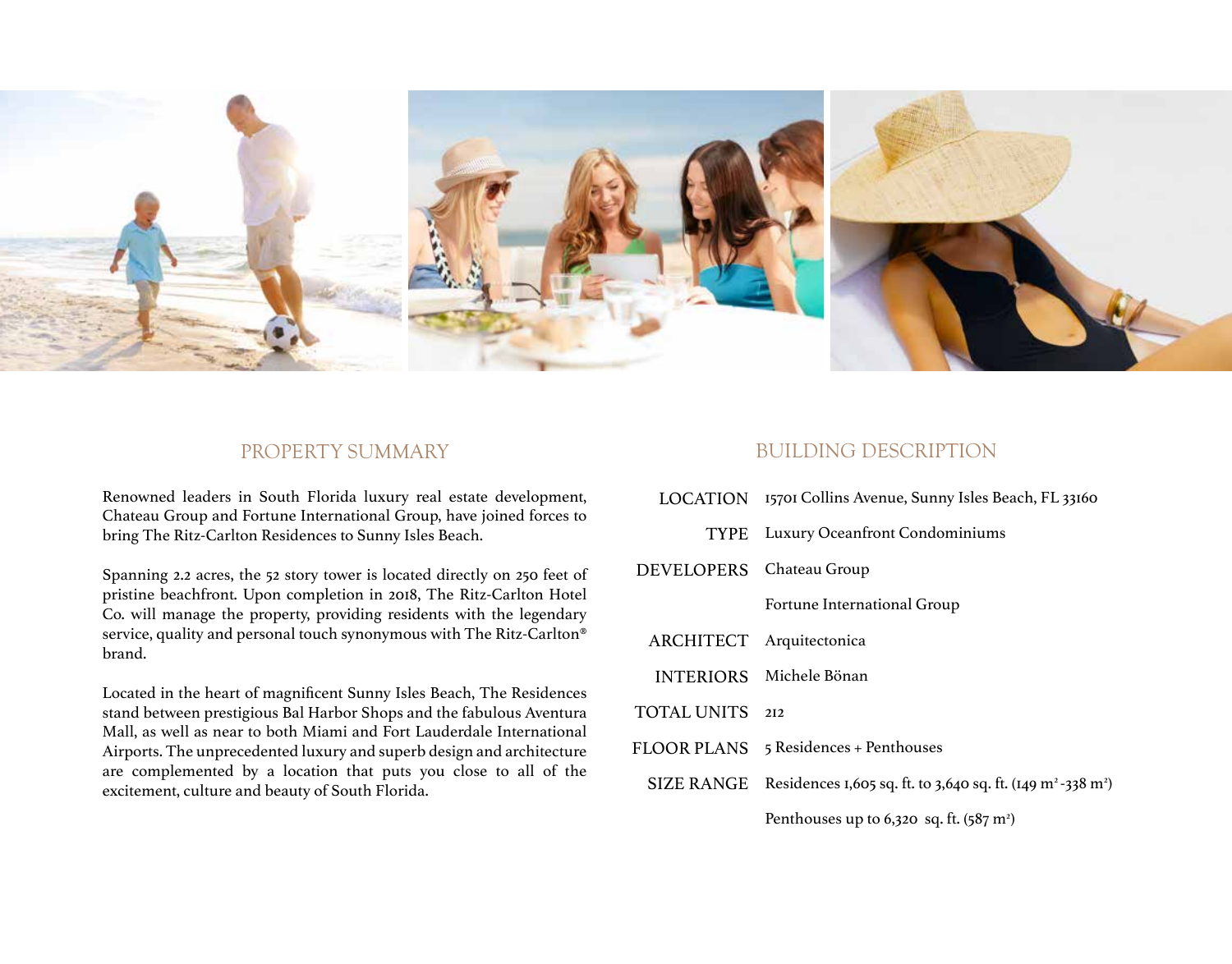

## PROPERTY AND BUILDING

- Stunning 649 ft. tower directly on 250 ft. of oceanfront in Sunny Isles Beach
- Managed by The Ritz-Carlton Hotel Company •
- Spectacular design by Arquitectonica with lush landscaping by Arquitectonica GEO •
- Stunning interiors by Michele Bönan •
- 212 residences ranging from 1,605 sq. ft. to 3,640 sq. ft.; Penthouse up to 6,320 sq. ft. •
- Grand Porte Cochere
- Perfectly located between Aventura Mall and Bal Harbour Shops and Miami and Fort Lauderdale International Airports
- Impressive two-story lobby backed by four stories of glass overlooking pool and beach

## RESIDENCES

- Spacious floorplans boasting ocean, city and Intracoastal views
- Ceiling height clearing 10', and soaring above 15' in penthouses
- Oversized terraces, with private pools in select residences
- Private elevator lobby for each residence
- Kitchens designed with Italian cabinetry, stone countertops, European appliances, wine cooler, cappuccino maker, and more
- Walk in closets in all master bedrooms •
- Laundry room with full size washer and dryer •
- Smart home technology
- Prewired for high speed Internet access and WiFi •
- Service quarters in select residences

## AMENITIES

- Private beach amenities including cabanas, chaise lounges and umbrellas
- Beach Restaurant offering pool and beach service as well as in-residence delivery
- East pool deck with main pool and seamless connection to beach
- Kids Club with indoor and outdoor play facilities including fountain spout
- West deck with outdoor massage area, lap pool and two hot tubs
- Oceanfront state-of-the-art fitness center
- Oceanfront wellness center with treatment •areas, sauna and steam rooms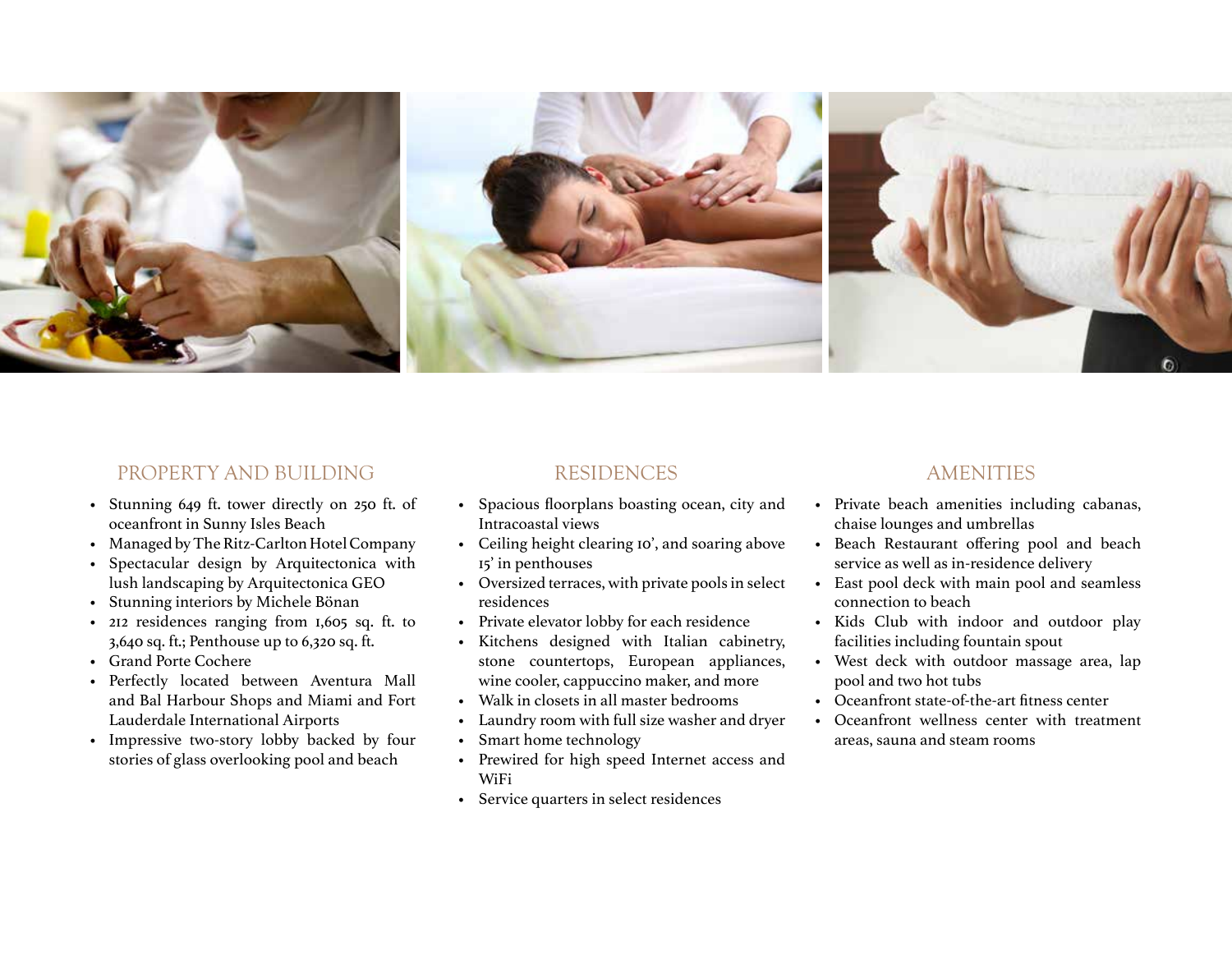

## CLUB LEVEL AMENITIES SERVICES

Among the many amenities throughout the property, the private club level rests high in the sky surrounded by endless views in every direction. Club level amenities include:

- Media room
- Lounge
- Breakfast area
- Two bar areas including garden bar •
- Private dining area with prep kitchen
- Business center
- Library
- Car wash and electric car charging facilities •

### \*Some services have additional costs

The lifestyle at The Ritz-Carlton Residences, Sunny Isles Beach will be defined by impeccable service combined with oceanfront enjoyment. The following are examples of offered services\*:

- 24/7 valet parking & concierge •
- 24/7 attended lobby
- Housekeeping services
- Limousine and chauffeur •
- Personal chef
- Dog walking •
- Boat charter •
- Courier •
- Nanny and childcare •
- Personal fitness training
- Grocery shopping •
- Owner absentee program •
- Airline & private air reservations •
- Restaurant & nightlife arrangements •
- Yacht charter •
- Spa / salon reservations •
- Theater & entertainment reservations •
- Golf tee time reservations •
- Ordering floral arrangements •
- Plant care maintenance
- Overnight delivery service •
- Newspaper delivery •
- Mail & package delivery •
- Mail & package shipping •
- Secretarial services
- Notary public services •
- Activity arrangements •
- Shopping information •
- The Ritz-Carlton Hotel reservations
- Wake-up calls •
- Personal shopping •
- Function & event planning •
- Equipment rental arrangements •
- Arrival prep & stocking •
- Laundry & dry cleaning •
- Seamstress & alteration services •
- Engineering services •
- In-residence dining & catering
- Wake-up Calls •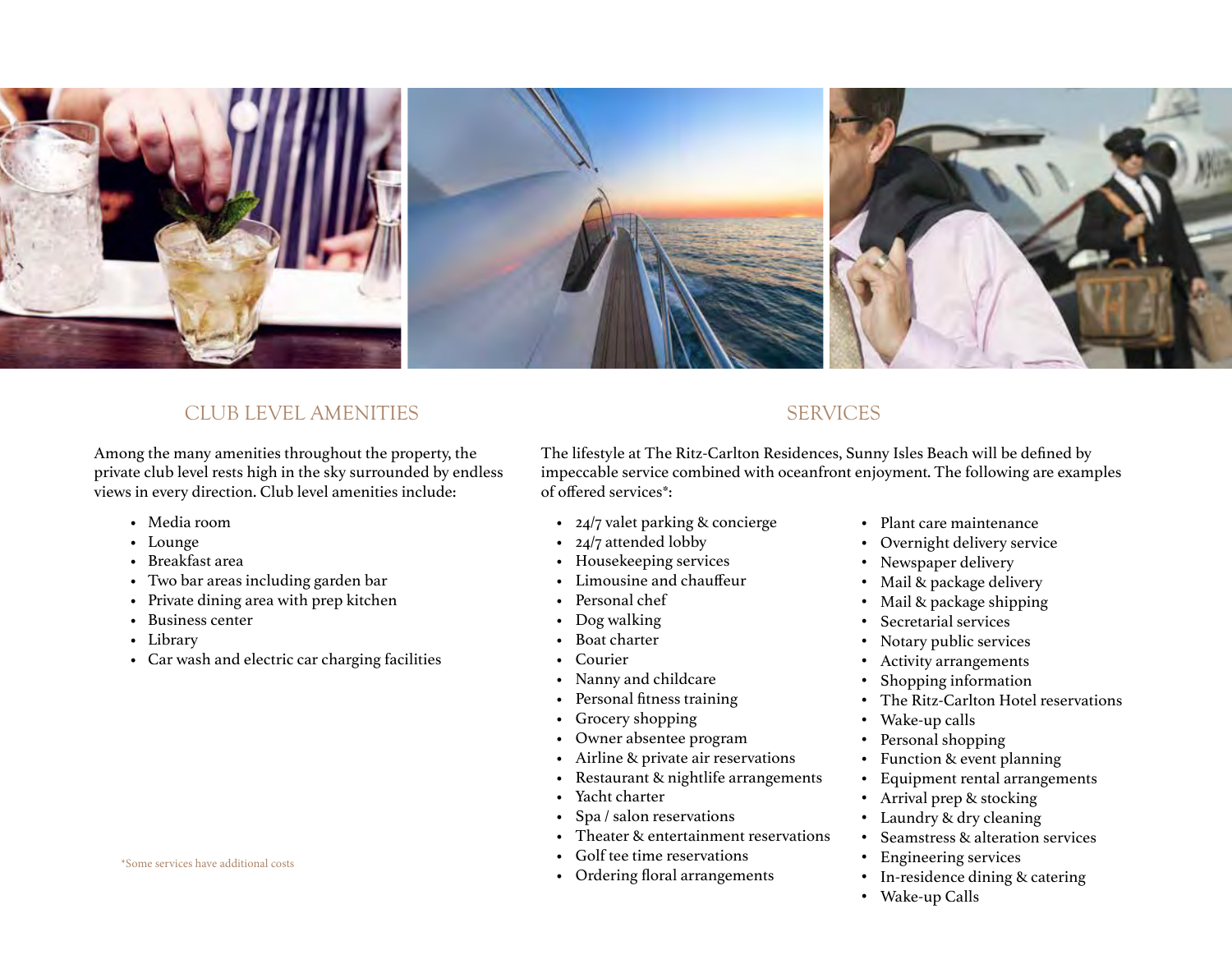

## **FORTUNE** INTERNATIONAL GROUP-

Known in the real estate development industry for its unwavering commitment to quality and luxury, Fortune International Group has set new standards with every building it has delivered. Led by visionary founder Edgardo Defortuna, Fortune is fueled by insightful leadership, a seasoned and savvy in-house team, and more than 30 years' experience in South Florida real estate, Fortune is both a recognized authority and pioneer in the city. With a focus on exceptional waterfront properties, Fortune International Group's development portfolio includes Jade Residences at Brickell Bay, Jade Beach, Jade Ocean, Jade Signature, Artech, Auberge Beach Residences and Spa Fort Lauderdale, Hyde Resort & Residences, Hollywood, and others.





Château Group is a leading real estate development company with over 35 years of developing residential, commercial and mixed-use projects. Founded by Sergio and Manuel Grosskopf, recent endeavors include the development the two most emblematic towers in Buenos Aires, Argentina, Chateau Libertador and Chateau Puerto Madero. In Punta Del Este, Uruguay, Chateau Group developed Le Jardin Residences, Beverly Tower, Coral Tower, and Millenium Tower. In Miami, Chateau Group co-developed 900 Biscayne and Quantum on the Bay, and is currently completing Chateau Beach Residences, as well as, developing Fendi Chateau Residences. Chateau Group houses a fully-integrated corporate structure with multifaceted expertise.



# ARQUITECTONICA

Based in Miami and with offices around the world, Arquitectonica is a major presence on the global architectural stage. Led by Bernardo Fort-Brescia, the firm received critical and popular attention and acclaim almost from its inception, thanks to a bold modernism that was immediately identified with a renaissance in Miami's urban landscape. Today their practice spans the globe, with projects in 54 countries on five continents. Well-known projects by include the Microsoft Europe Headquarters in Paris, the Bronx Museum in New York, the International Finance Center in Seoul, the Mandarin Oriental Hotels in Shanghai and Guangzhou and Icon Brickell in Miami.



# MICHELE BÖNAN ARCHITETTO

Michele Bönan is an internationally acclaimed architect and interior designer who lives and works in Florence. He has been involved in design projects all over the world from New York to Miami to London, Florence to Capri. Hotels and Resorts designed by Michele Bönan include Cipriani Restaurant and Casa Tua in Miami. In Florence, Italy he designed Hotel Lungarno, JK Place, Hotel Continentale, Hotel Gallery Art and Palazzo Tornabuoni. Projects in other parts of the world include JK Place in Capri, Heidelberg Suites in Heidelberg and Hotel Portrait Suites in Rome.